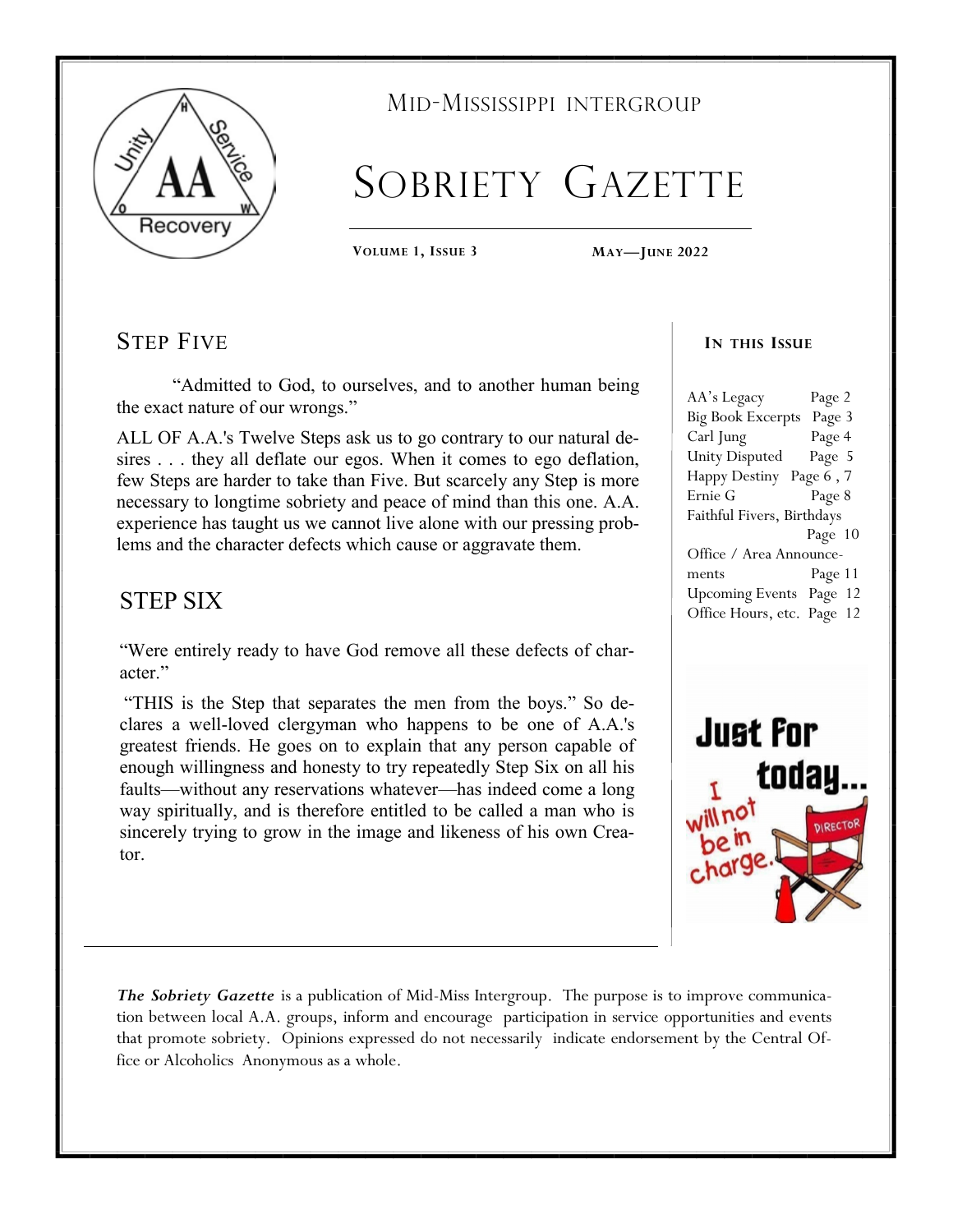### A DECLARATION OF UNITY

This we owe to A.A.'s future; to place our common welfare first; to keep our Fellowship united. For on A.A. unity depend our lives, and the lives of those to come.

# I Am Responsible…

When anyone, anywhere, reaches out for help, I want the hand of A.A. always to be there. And for that: I am responsible

# A.A.'s Legacy of Service by Bill W.

Our Twelfth Step—carrying the message—is the basic service that the A.A. Fellowship gives; this is our principal aim and the main reason for our existence. Therefore, A.A. is more than a set of principles; it is a society of alcoholics in action. We must carry the message, else we ourselves can wither and those who haven't been given the truth may die. Hence, an A.A. service is anything whatever that helps us to reach a fellow sufferer— ranging all the way from the Twelfth Step itself to a ten-cent phone call and a cup of coffee, and to A.A.'s General Service Office for national and international action. The sum total of all these services is our Third Legacy of Service. Services include meeting places, hospital cooperation, and intergroup offices; they mean pamphlets, books, and good publicity of almost every description. They call for committees, delegates, trustees, and conferences. And, not to be forgotten, they need voluntary money contributions from within the Fellowship.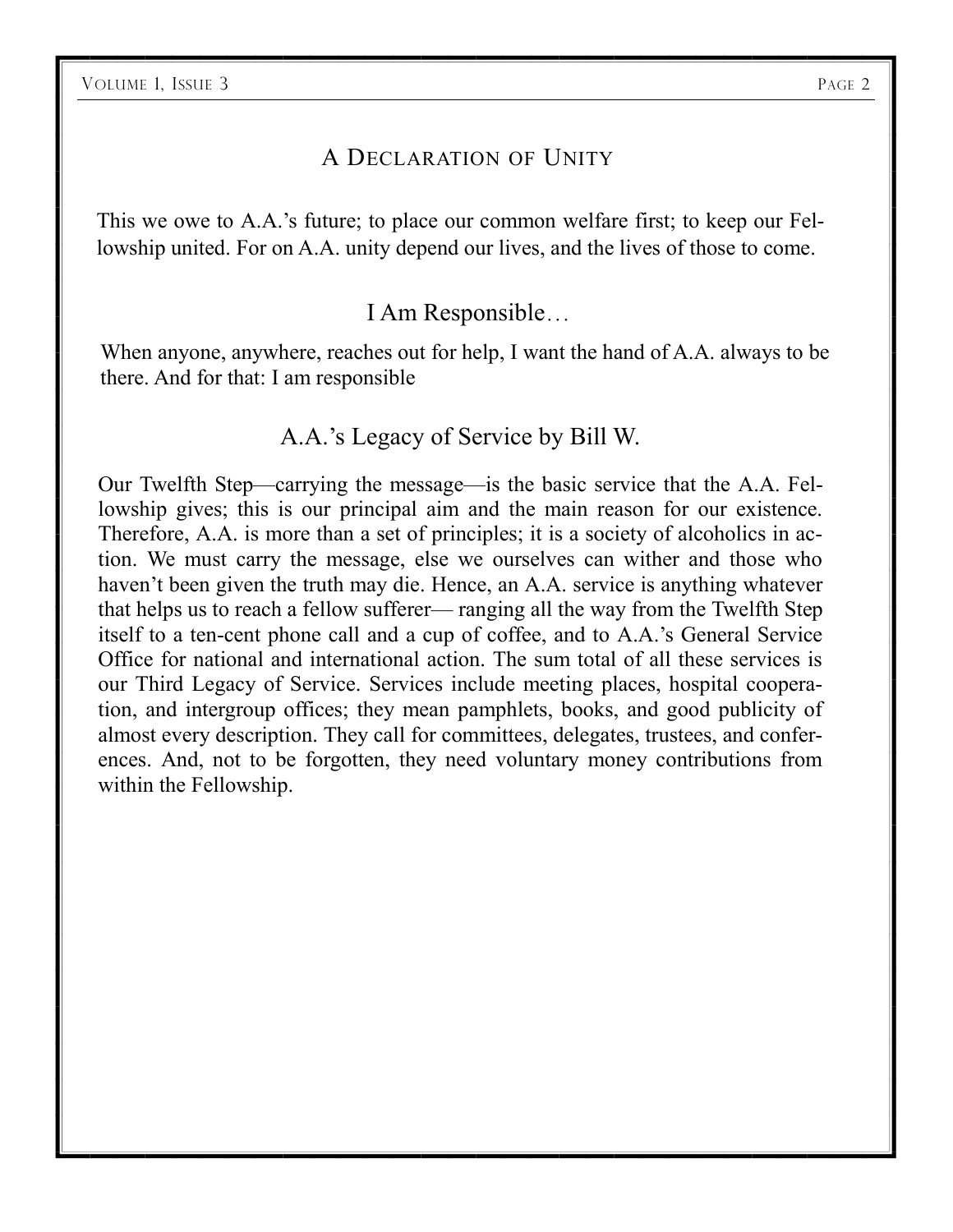### BIG BOOK EXCEPRTS



Chapter 3 More About Alcoholism (pg 31 & top 32)

Despite all we can say, many who are real alcoholics are not going to believe they are in that class. By every form of self deception and experimentation, they will try to prove themselves exceptions to the rule, therefore nonalcoholic. If anyone who is showing inability to control his drinking can do the right-about face and drink like a gentleman, our hats are off to him. Heaven knows, we have tried hard enough and long enough to drink like other people!

Here are some of the methods we have tried: Drinking beer only, limiting the number of drinks, never drink-

ing alone, never drinking in the morning, drinking only at home, never having it in the house, never drinking during business hours, drinking only at parties, switching from scotch to brandy, drinking only natural wines, agreeing to resign if ever drunk on the job, taking a trip, not taking a trip, swearing off forever (with and without a solemn oath), taking more physical exercise, reading inspirational books,going to health farms and sanitariums, accepting voluntary commitment to asylums-we could increase the list ad infinitum.

We do not like to pronounce any individual as alcoholic, but you can quickly diagnose yourself, Step over to the nearest barroom and try some controlled drinking. Try to drink and stop abruptly. Try it more than once. It will not take long for you to decide, if you are honest with yourself about it. It may be worth a bad case of jitters if you get a full knowledge of your condition.



WHAT WE REALLY HAVE IS A DAILY REPRIEVE CONTINGENT UPON THE MAINTENANCE OF OUR SPIRITUAL **CONDITION**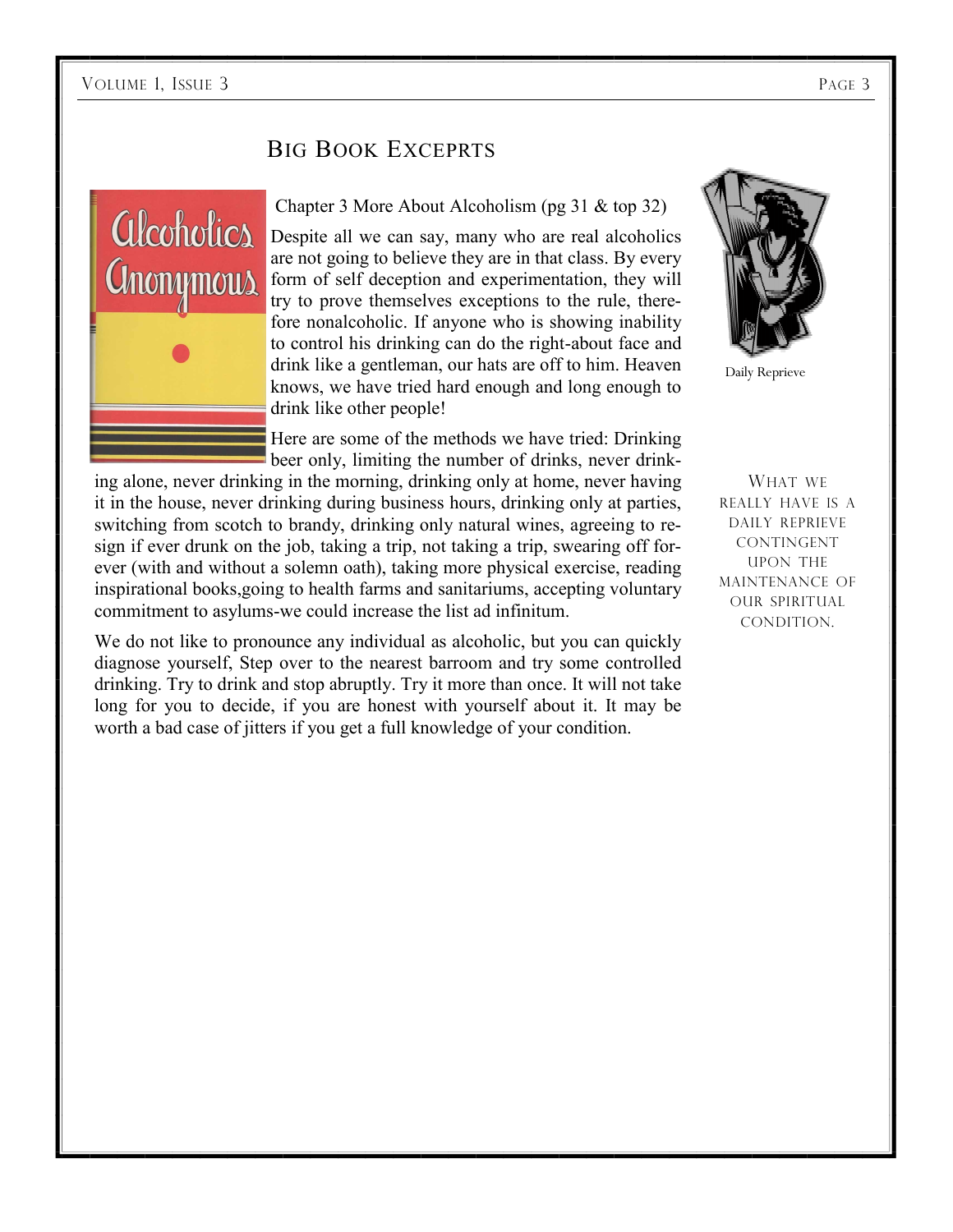#### VOLUME 1, ISSUE 3 PAGE 4

# CARL JUNG

A Swiss psychiatrist and psychotherapist, Carl Gustav Jung (July 26, 1875 – June 6, 1961) presented his view of spirituality as a partial solution for alcoholism to Rowland Hazard. Hazard desperately wanted to get sober but found he could not. Relapsing after a year of treatment under Jung, Hazard returned to Switzerland to inquire from the great physician how a relapse could have happened. Jung declared him hopeless, stating he had never seen an alcoholic of his type recover. Hazard asked if there were any exceptions…

Jung is quoted as saying, "Yes, there is. Exceptions to cases such as yours have been occurring since early times. Here and there, once in a while, alcoholics have had what are called vital spiritual experiences. To me these are phenomena. They appear to be in the nature of huge emotional displacements and rearrangements. Ideas, emotions, and attitudes which were once the guiding forces of the lives of these men are suddenly cast to one side, and a completely new set of conceptions and motives begin to dominate them. In fact, I have been trying to produce some such emotional rearrangement within you. With many individuals the methods which I employed are successful, but I have never been successful with an alcoholic of your description." (Alcoholics Anonymous, page 27)

"But this man still lives and is a free man. He does not need a bodyguard nor is he confined. He can go anywhere on this earth where other free men may go without disaster, provided he remained willing to maintain a certain simple attitude." (Alcoholics Anonymous, page 26)

"I have frequently seen people become neurotic when they content themselves with inadequate or wrong answers to the questions of life. They seek position, marriage, reputation, outward success or money, and remain unhappy and neurotic even when they have attained what they were seeking. Such people are usually confined to too narrow a spiritual horizon. Their life has not sufficient content, sufficient meaning. If they are enabled to develop into more spacious personalities, the neurosis generally disappears."

> *Dr. Carl G Jung*  Memories, Dreams, Interpretations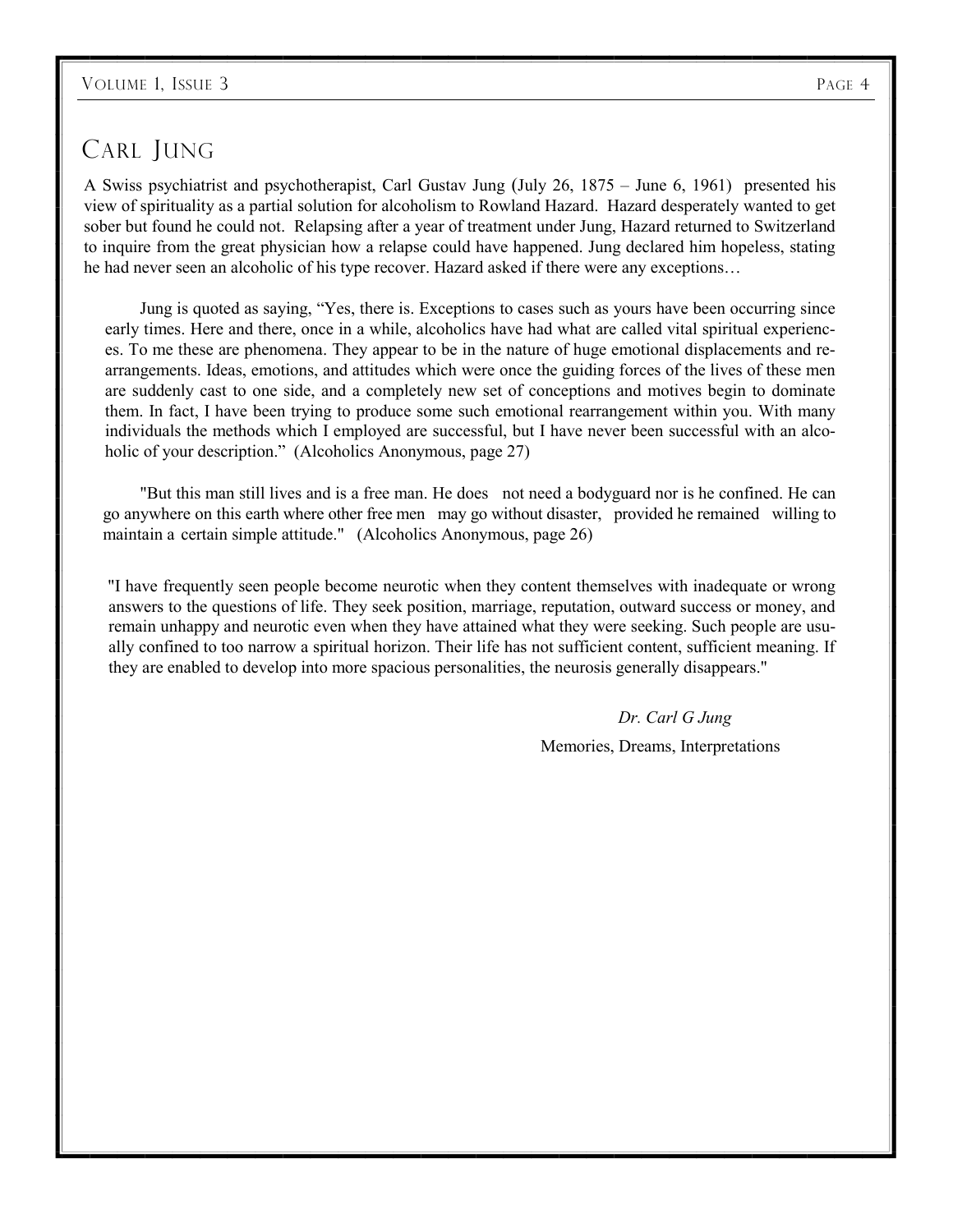I will never forget the first time I really understood the meaning of Tradition One and how important our common welfare was to me personally. I was sitting in my home group meeting one morning a little after 7am, not quite awake but aware that I was safe and among friends. These were the people who'd been there for me as I learned how to stay sober and live a life of love and service. Through the sharing of their own experience, I've learned the spiritual principles of the Steps and Traditions.

My home group is a large group is a large group that meets six days a week, has a lot of long-term sobriety and a very strong service structure. The monthly home group meetings (what we call business meetings) are often focused on what we can do to better carry the AA message to the newcomer. We celebrate birthdays by giving away AA literature and Grapevine. The minority is respected and encouraged to speak. As a result of this concerted effort to examine ourselves, our group continued to grow and prosper and attract new-comers.

That morning, a fellow (a new face) stood and began to hold forth, to preach really, about the Bible. Suddenly, I was no longer in a meeting of Alcoholics Anonymous but in a revival meeting. I was extremely uncomfortable and fearful. I wanted to say something, to interrupt him, but either I couldn't figure out a way to do it so as not to embarrass him or myself or I didn't have the courage. So I sat there looking at my feet, feeling mis-erable and hoping that any newcom-ers in the room would somehow know that this was not the message of AA.

After a few minutes, a member of the group interrupted the man--rather gruffly everyone later agreed and told him that this was an AA meeting and that we really didn't want to hear about the Bible, and he asked him to sit down. The room heaved a silent and collective sigh of relief. Thank goodness someone had thought more of the group, thought more of our common welfare than of his own ego, and had the courage to speak up. There were a few seconds of awkward silence before the chair-person quickly called on someone else and the meeting got back on its normal footing.

Naturally, this incident was a topic of much discussion at the next home group meeting. It provided the basis of a lengthy discussion about Tradi-tion One and how we could deal with disruptive people in the future. We all worried that telling someone that their sharing wasn't appropriate might jeopardize their sobriety. If embar-rassed they might go out and drink. Others felt strongly that the welfare of the group as a whole was more im-portant and that we had a responsi-bility to the newcomer to carry the message of AA. If our group failed in our primary purpose, newcomers would not be attracted to our meet-ings or worse yet, would not stay.

The result of this discussion was increased unity for the group. Everyone had their say and in the end we agreed that our common welfare as a group must come first. We would do our best to lovingly explain Tradition One to anyone who disrupted the group.

To participate in God's will through the group conscience process was a tremendous spiritual experience to me. I under-stood that in being a member of AA and of my home group, I was part of something much greater than I was. For this I am truly grateful. The principal of putting AA's welfare above my own self-interests teaches me humility and self-sacrifice. These are principles that do not come naturally to a "me-first" alcoholic. But it's a tremendous way to live.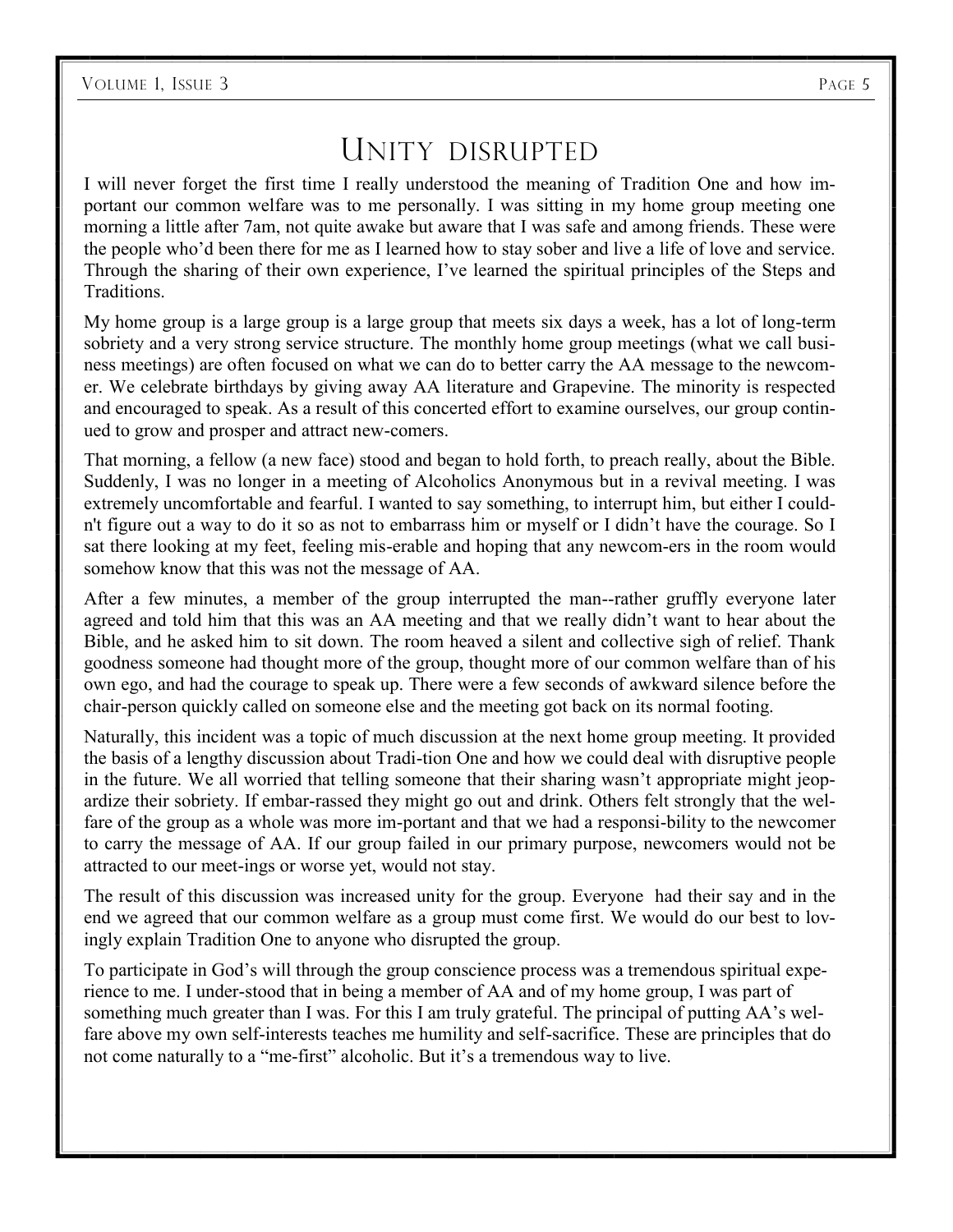# The Road to a Happy Destiny: Making Amends in Sobriety

It's a full moon out tonight. I'm surprised by the countless spaces between each white line that I see in the middle of the road. It's almost mesmerizing. They illuminate on the stretch before me. I am captivated. All the world is aglow. Time cannot erase the road behind me. I have nothing but the huge open front windshield in front of me. There is only a glimmer of what I left behind in the rearview mirror and then complete and utter darkness. I want to leave it that way, something that I can peer into every once in awhile just to remind myself where I come from, and then turn my sights on what's right in front of me.

The past is a very hard thing to let go of. Moving past former transgressions and hurts can hold so many alcoholics in limbo, held completely hostage by their own selves. It's hard to remember why the windshield is bigger than the rear view mirror attached to it. Perhaps it's because our Higher Power needs for us to be more focused on what's up ahead rather than what is behind us. The rear view mirror is so small because we need to only take a casual glimpse to ascertain whether anything is coming upon us unexpectedly or not. it's to remind us that it's not so important as to where you have been as it is to where you are going.

I have had to learn that time and time again in recovery and life. The analogy of the mirror and the window was used by a very wise old timer in a meeting where I sat and listened to him share what is was like, what happened, and what it is like now. It impacted me so much that I have carried it through all my days of being drunkless. So how do we make sure that the road behind us doesn't distract us from the view in front of us? It's simple, but not really.

I'd be lying if I told you that is was easy. It is easier in theory than practice. Reality isn't that merciless. We have to clean up the wreckage that we leave behind. If we don't, then we spend our time looking in that rearview mirror waiting for the lights and sirens of our lives to catch up to us. You can be certain they will. I am not about to get pulled over by my past, made to wait on the sideline of my life for what-ever my past deems fit for me as I was trying to haul ass away from it.

So, in recovery I have learned the humble, sometimes very difficult, ego deflating art of amends. It's a chance to make right our wrongs and clear away the wreckage of our past, as the Big Book of Alcoholics Anonymous states. It is the Big Book of AA that outlined the very way to this new life where I could carry my head high and look the world in the face as I passed. It is step 9 in the 12 step approach to recov-ery. This is where I shed the layers of guilt and shame associated with my past in one quick swoop. Actually, it wasn't quick. By the time I got around to my amends process in life, I had a lot of past to catch back up with.

Completing them has been a lengthy process. It may take me a lifetime to complete. Some amends I will not be able to com-plete. I know that I may not be able to complete all of my amends the way that I would like to see them happen. I am blessed to know that today it is not about me. I am able to let God control the out-come and do his work perfectly. As long as I perform his work well I will be placed in a protective bubble from my disease. I didn't get to make amends to my mother the way I had hoped before she passed. It was next to impossible, because I had hit sobriety after her strokes. I did, however, get to spend my final years with her sober and of service to her. I can also become a living amends to her by being the mother to my children that they de-serve.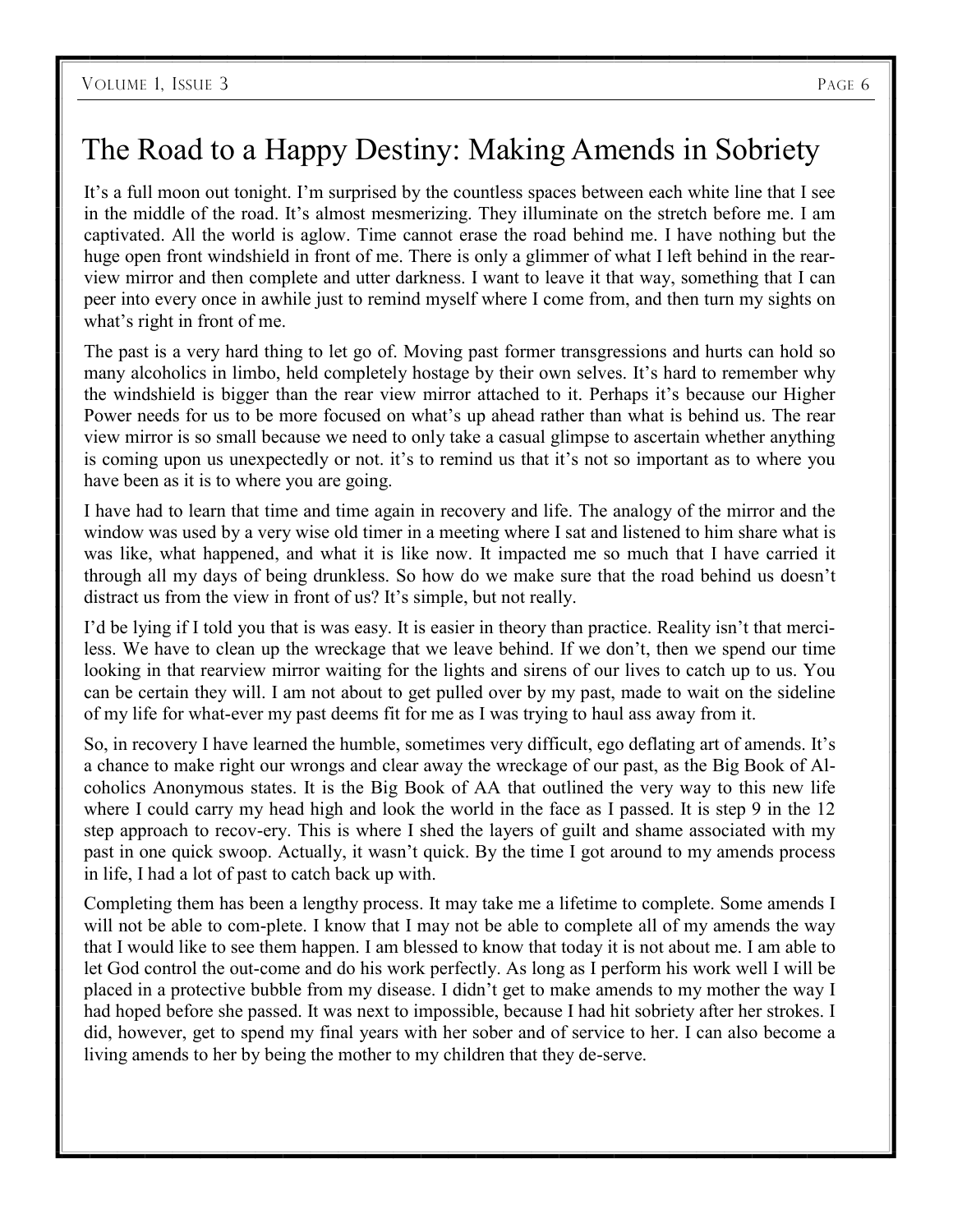# The Road to a Happy Destiny: Continued

I was not always your favorite person. But you probably already know that if you happen to know an alcoholic. With the 12 steps of AA and a really big Higher Power, I have repaired relationships that I thought were ruined. I was able to build new bridges over the ashes from prior bridges I had burnt. Miracles happened only because I became willing to make the amends. With my new found Higher Power and by doing the work, I now know a new freedom that I had never known before. Those are promises that are made to us if we do the work and turn our will over to a power greater than us.

The broken line on the road ahead of me serves to remind me that I am free to pass and switch between lanes as it becomes safe to do so. The spaces between remind me that life is not a perfect line all the time. At times on the road of life I come upon solid straight lines. Oddly enough though, they are on the most winding and twisty parts of the road. I tend to proceed here with greater caution. For me, it is symbolic to how I handle adversity. Often times, it is much better than when I am on the straight and narrow today. On cruise control things get out of control some-times for me, because I take for granted so many things. That's where the line in the road is broken. It's where I need to make the most amends. By paying attention to the road ahead of me through my front window, I am able to navigate sobriety with much less fear and uncertainty. I can sit back and enjoy the ride for what it is.

I've been on the road to sobriety living my new life for some time now. It is a destination I don't believe I will ever arrive at. It's a road trip I will be blessed to continue just so long as I can steer clear of the obstacles in my way. I have tools today to do that. I didn't have those before. So if I break down along the way, I know that the road is still there. I also know that today I have an ever increasing amount of tools to choose from to fix the problem. Making amends to those I have harmed is just one of them. For most of us, our dark past will become our greatest ally. For now, I am trudging my way down the road to my happy destiny. Feel free to join me.

Tami Harper Winn

www.sobergridapp.com

March 31, 2016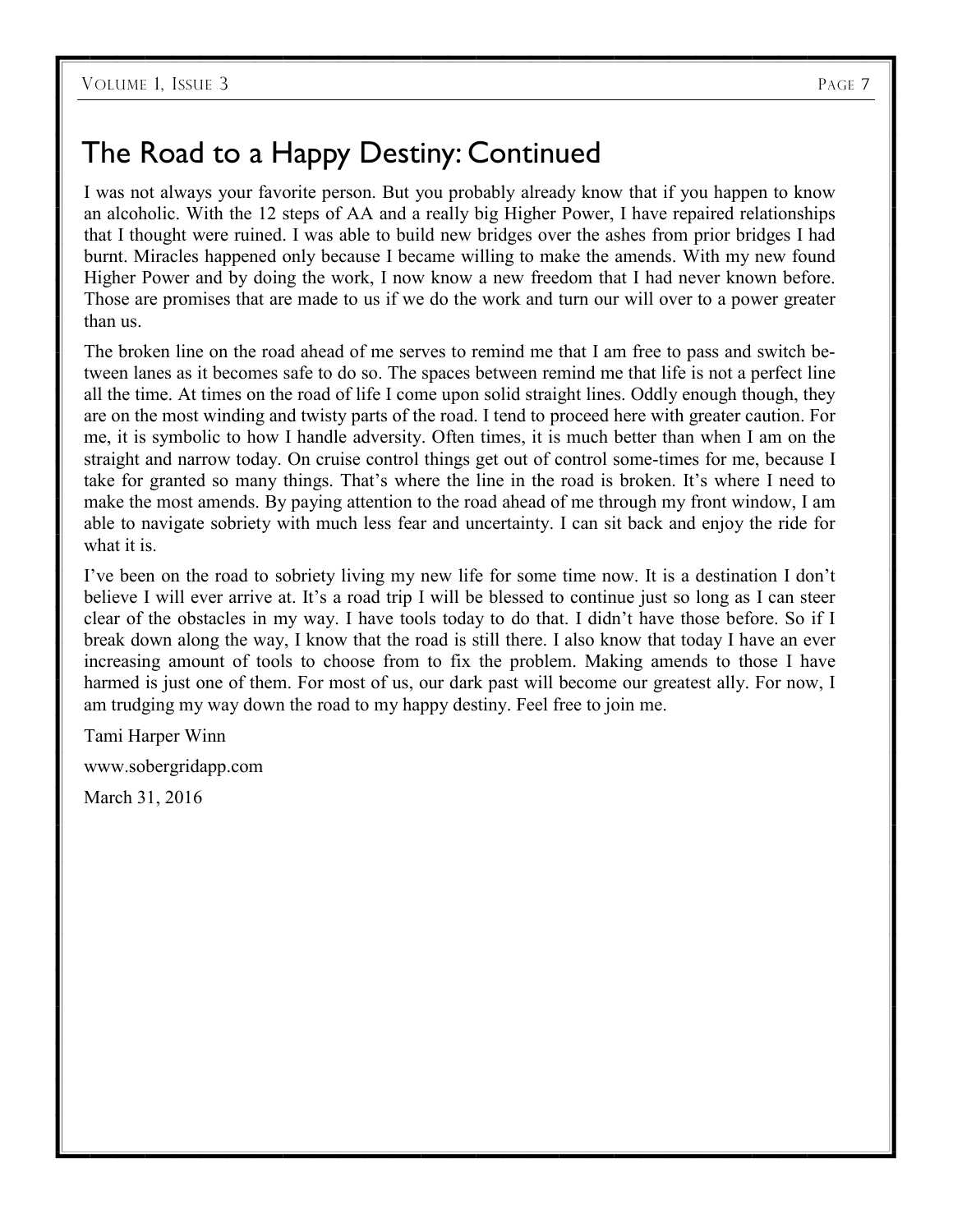### **ERNIE G. - AA #4** and Dr. Bob's daughter Sue's first husband

The man generally considered AA number 4 was Ernie Galbraith, who first got sober in the summer of 1935, when Bill Wilson was still staying with the Smiths in Akron. Described as a wild, devil-may care young fellow (page 158 in the Big Book); he had enlisted for a one-year term in the Army when he was only 14 (but could pass for 18).

After getting out of the Army he went to Mexico where he worked for an oil company, then "rode the range" in Texas. He had been married twice and had a son. After returning to Akron he had trouble holding a job because of his drinking. His parents were very religious and belonged to the same church as T. Henry and Clarace Williams of the Oxford Group. It was probably they who told Ernie's parents about how Dr. Bob and Bill Wilson had found a way to quit drinking. They urged Ernie to go to see Dr. Bob and eventually he did. He agreed to be taken to City Hospital where he was tapered off. It took several days, he wrote, "for my head to clear and my nerves to settle." After about six days in the hospital he was visited by Dr. Bob, Bill Wilson and Bill Dotson, who explained their program to him, and he agreed to give it a try. "And it worked," he wrote, "as long as I allowed it to do so." He only "allowed it to do so" for about a year and then "became selfconfident and then careless." He went on a seven-month slip. Finally, after seven months of drinking, he went back "unshaven, unkempt, ill-looking, bleary-eyed," and asked for help again. He wrote that he was never lectured about his "seven month failure." Ernie "never really jelled," according to Dr. Bob. Sue remembered that "they didn't quite know what to do with him. He even got to where he wanted to get paid for speaking at meetings." He had periodic relapses, which got worse and worse until the time he died.

Dr. Bob's daughter, Sue, about 17 at the time, said that the first time she saw Ernie he stopped her on the street to ask her how to get to Dr. Smith's house. She pointed out the house, but didn't tell him that she was Sue Smith. Beginning shortly after she finished grade school, Sue had been seeing a boy named Ray Windows. She claims that her parents disapproved of Ray and tried to break them up. Sue believes her father deliberately tried to get her interested in Ernie in order to keep her away from Ray. She didn't like Ernie at first; she thought he was a "smarty." She described him as "stout, with reddish hair and a round face with blue eyes. He was outgoing, the life-of-the-party type. Ernie was single then and he kept coming to the house, and I think my dad got the bright idea that if he could get Ernie to take me out, and he'd pay the way, he might be able to get me away from Ray. We'd go down and get hamburgers, and Dad would buy them. I knew all that, but I didn't realize it was in connection with Ray at the time. Now I think it was. I think Dad was using Ernie, and it backfired on him." When Ray got a job out of town and moved away, "Ernie gradually started to have some appeal," Sue wrote. "He was an older person and he had a good sense of humor. We always had fun. We joked together. He was a real storyteller. He could make my Mom and Dad laugh like nobody I've ever seen, just sitting around the kitchen table, telling stories, and drinking coffee. Like I say, they were pushing me, so I figured they liked him. And that was kind of different." Sue still saw Ray when he would come home for visits, but eventually she broke it off with Ray and married Ernie. Her parents disapproved, perhaps for other reasons as well, but certainly because they knew Ernie was drinking again. He was drunk when he married Sue in September of 1941. Her parents did not attend. Sue said she never told them she was married and believed they had heard about it or read it in the papers. The only witnesses, besides the minister, were Ernie's parents.

Sue had moved out of her parent's home about nine month's before, with the admonition from Dr. Bob, "Just remember, young lady, wherever you go, you take yourself with you." Sue said that Ernie continued drinking that time until about 1946, when "the only reason he quit was the doctor thought he had a heart condition, and it scared him to death. I don't think he ever had a heart condition. I don't think he had a heart."

While Sue was somewhat reconciled with her parents, apparently they were never again close. Sue said they didn't visit or send flowers when her children were born. They never said anything to Sue about Ernie, but she believes her father "would talk to other people about him. I heard Dad grew a healthy dislike for him. And Bill -- well, Bill came down one time when Ernie and I were still together, and Bill and I made this tape about A.A. and Dad. But on that tape, Ernie said something to Bill and Bill shot back at him, 'I gave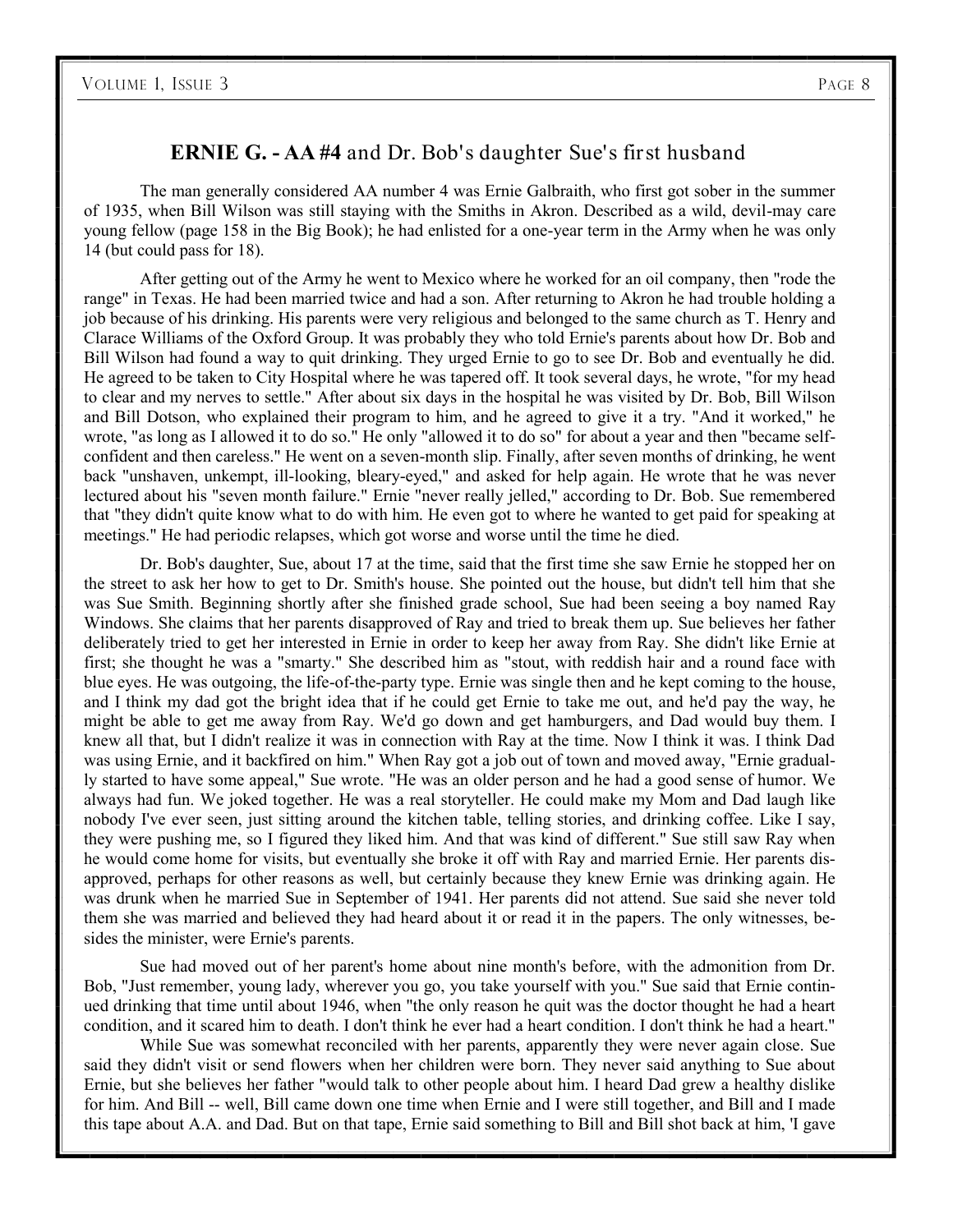### **ERNIE G. - AA #4** and Dr. Bob's daughter Sue's first husband

this tape about A.A. and Dad. But on that tape, Ernie said something to Bill and Bill shot back at him, 'I gave upon you a long time ago, you son of a bitch!' That's right on the tape." Sue and Ernie had two children, a son (Mickey) and a daughter (Bonna). Ernie and Sue divorced about 1965 and he remarried. On June 11, 1969, Bonna shot herself, after first killing her six-year old daughter. She was 23 at the time of her death. Sue claims that Bonna was an alcoholic and was also using "diet pills." Sue wrote, "Ernie never got over it. Bonna died June 11, 1969, and he died two years later to the day, June 11, 1971." Later Sue married her childhood sweetheart, Ray Windows. Ray died August 3, 1989. Sources: "The Children of the Healer, the Story of Dr. Bob's Kids" and "Dr. Bob and the Good Oldtimers".

Compiled by Nancy O.

www.silkworth.net

*Ernie Galbraith's Story "The Seventh Month Slip" in the First Edition of the Big Book*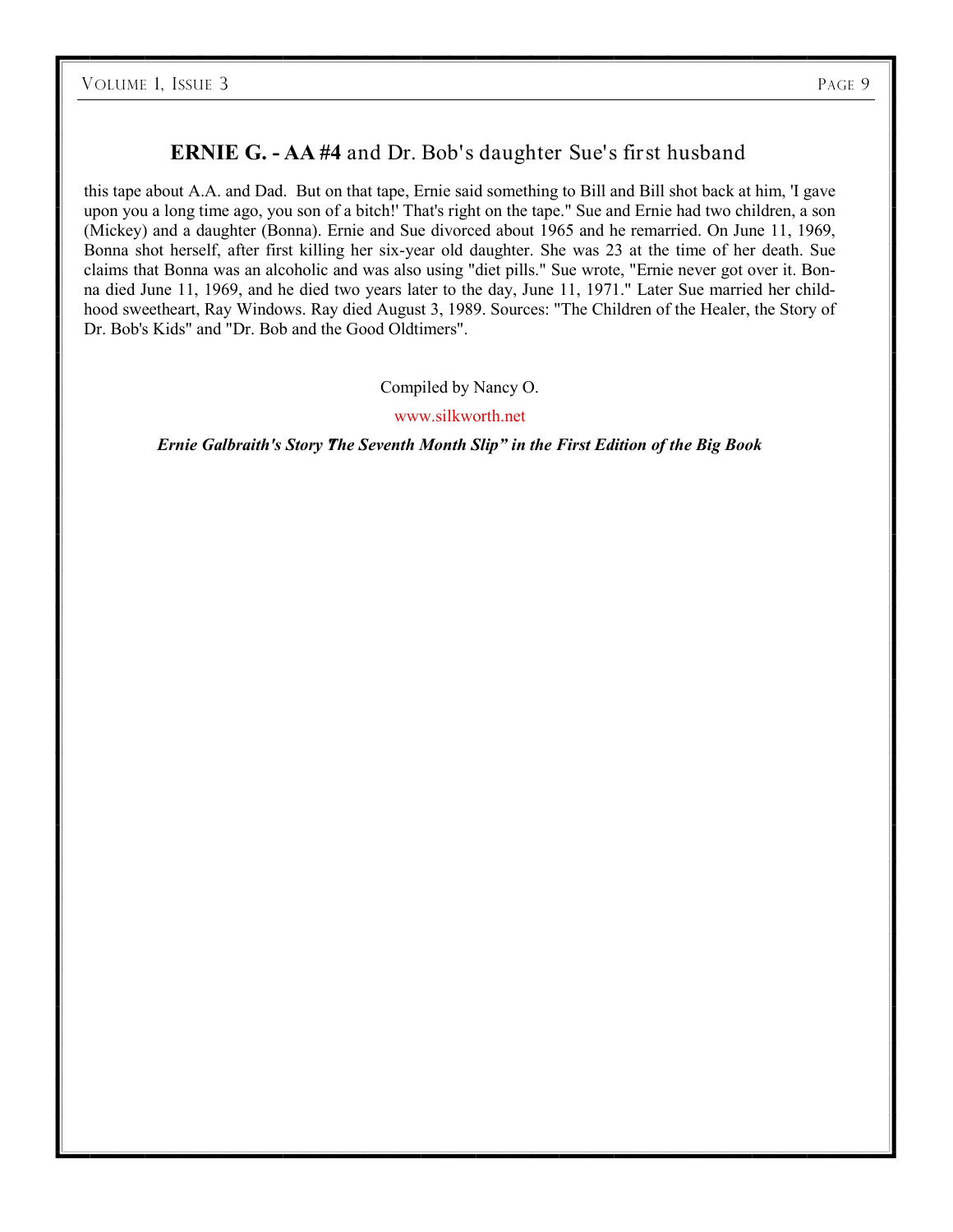#### VOLUME 1, ISSUE 3 PAGE 10

### BECOME A FAITHFUL FIVER

**"Every AA wants to make sure of his survival from alcoholism, and his well-being afterwards. This is just as it should be. He also wants to do what he can for the survival and well – being of his fellow alcoholics. Therefore he is bound to have a vital interest in the parlance and well-being of AA itself." Bill W. Language of the Heart, p 166**

**Faithful fivers are AA members who pledge at least five dollars each month to support their local Central Office. This idea is catching on around the country. The plan came about when we remembered that many of us had spent far more than \$5.00 a month on alcohol during our drinking days. As a Faithful Fiver, you support the efforts of Mid-Mississippi Intergroup to carry the AA message of hope to stillsuffering alcoholics. To become a faithful fiver, please send your \$5 monthly donation to the** 

**Mid-Mississippi Intergroup** 

PO Box 16228 Jackson, MS 39236

### CELEBRATING SOBRIETY BIRTHDAYS THIS MONTH



Please email me your sobriety birthdate, so that I can put it in the future editions of the Sobriety Gazette/



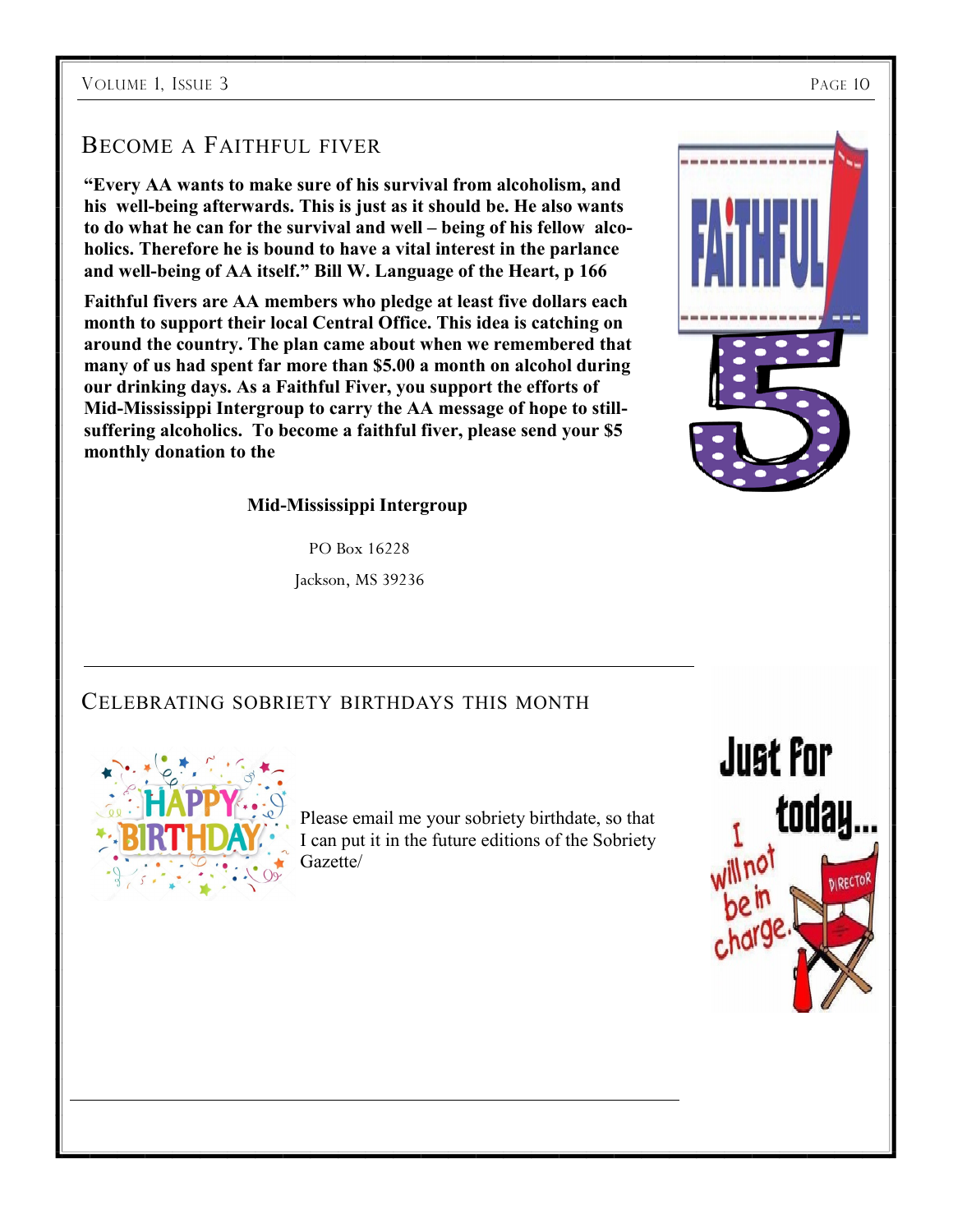# PAYPAL FOR MID MISSISSIPPI INTERGROUP

For your convience we now have the ability to accept PayPal. This is for Individuals, Groups or FaithFul Fivers.

Use midmissintergroup@gmail.com to find us

# AREA 37 GROUP AND DISTRICT DONATIONS

Please Mail Area 37 Group and District Donations to Area 37 c/o Frank P. 413 Pelahatchie Shore Dr. Brandon, MS 39047